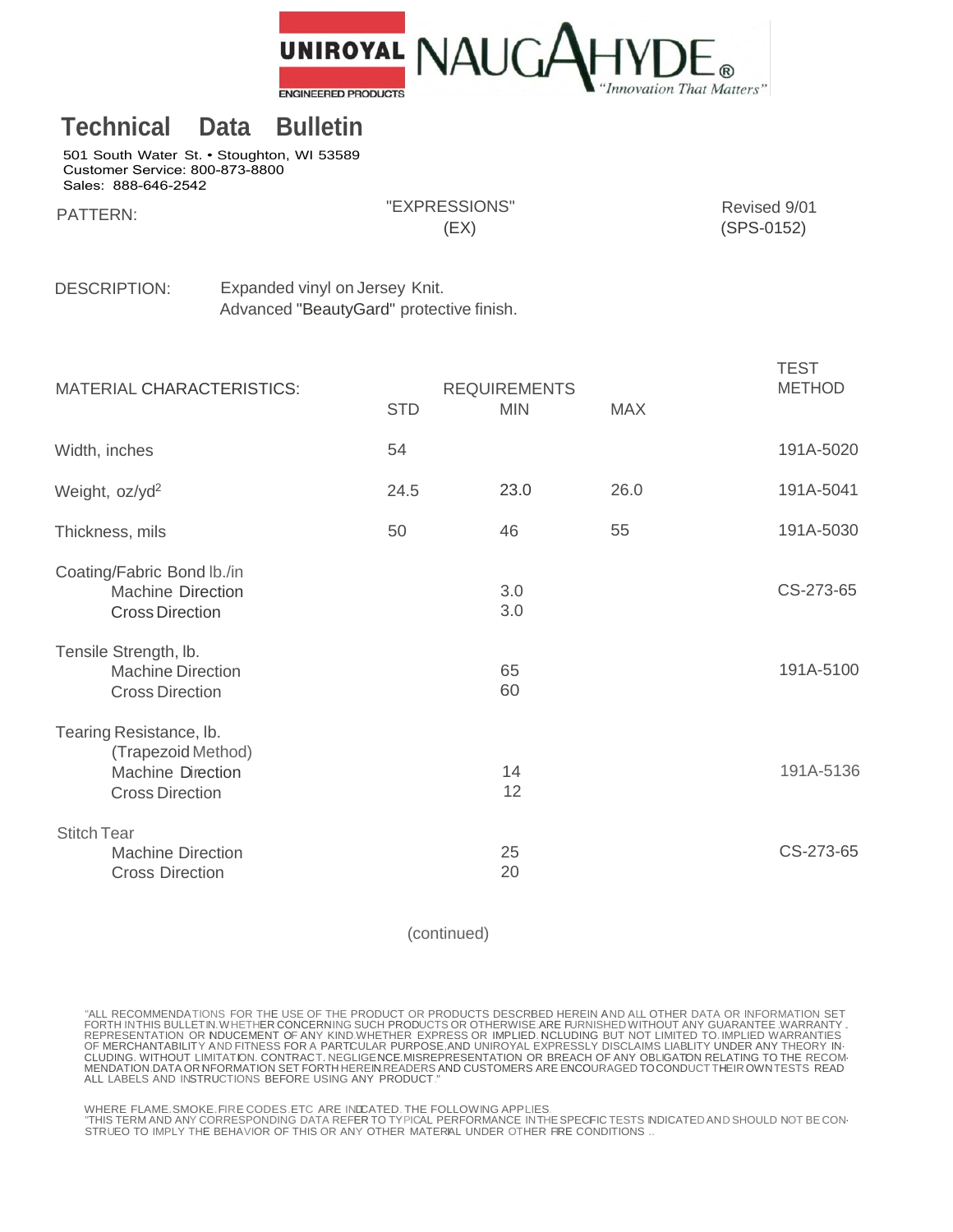TECHNICAL DATA BULLETIN

Revised 9/01 (SP8-0152)

## "EXPRESSIONS" (EX)

| MATERIAL CHARACTERISTICS:                                             | <b>REQUIREMENTS</b>                                                                                | <b>TEST</b><br><b>METHOD</b> |
|-----------------------------------------------------------------------|----------------------------------------------------------------------------------------------------|------------------------------|
| Stretch percent<br><b>Machine Direction</b><br><b>Cross Direction</b> | 5 minimum<br>25 minimum                                                                            | CID-A-A-2950A*<br>4.4.5      |
| <b>Abrasion Resistance</b>                                            | No wear through to vinyl foam<br>at 500 double rubs with 240 grit silicon-carbon cloth.            | 191A-5304                    |
|                                                                       | No wear through to vinyl foam at<br>250,000 double rubs with #8 cotton duck.                       | CFFA-1a                      |
| <b>Blocking</b>                                                       | Scale rating No. 3 maximum.                                                                        | 191A-5872                    |
| Crocking                                                              | Good - minimum                                                                                     | 191A-5651                    |
| Hydrostatic Resistance                                                | 50 psi minimum                                                                                     | 191A-5512                    |
| Low temperature<br>Resistance                                         | No cracking at -20 degrees<br>Fahrenheit                                                           | 191A-5874<br>5# roller       |
| Accelerated weathering<br>Resistance                                  | No appreciable fading,<br>discoloration or stiffness<br>at 120 hours                               | 191A-5804<br>Weatherometer   |
| Plasticizer weight loss<br>Percent activated<br>carbon extraction     | 10 percent maximum                                                                                 | CID-A-A-2950A *<br>4.4.4.1   |
| Volatility                                                            | 10 percent maximum                                                                                 | CID-A-A-2950A*<br>4.4.3      |
| Flexing (Newark)                                                      | No separation of vinyl foam<br>from vinyl skin or base fabric<br>after 15000 cycles                | cs-273-65                    |
| <b>Breaking Strength</b><br><b>After Accelerated Aging</b>            | 75% of initial breaking strength min.<br>after aging 48 hours at 212 to 221<br>degrees Fahrenheit. | 191A-5100<br>191A-5850       |
|                                                                       | (continued)                                                                                        |                              |